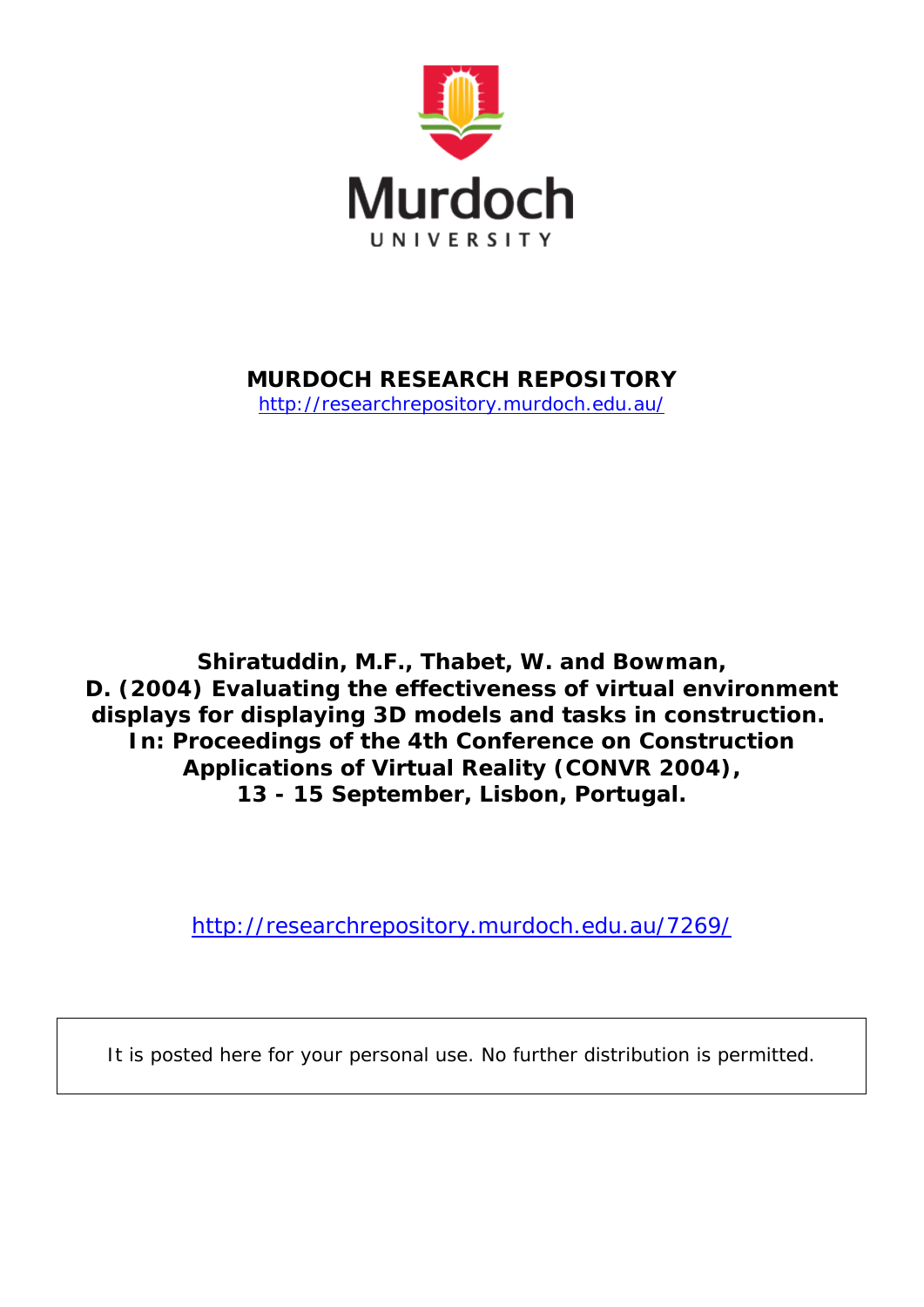# **Evaluating the Effectiveness of Virtual Environment Displays for Reviewing Construction 3D Models**

Mohd.Fairuz Shiratuddin Department of Building **Construction** Virginia Tech, VA 24061, USA [fairuz@vt.edu](mailto:fairuz@vt.edu)

Walid Thabet Department of Building **Construction** Virginia Tech, VA 24061, USA [thabet@vt.edu](mailto:thabet@vt.edu)

Doug Bowman Department of Computer **Science** Virginia Tech, VA 24061, USA [bowman@vt.edu](mailto:bowman@vt.edu)

#### **Abstract**

*Conventionally, 2D paper-based CAD drawings are mainly used to view, extract, change, and exchange project*  information. This may lead to potential design and constructability conflicts. Through the use of 3D models in a Virtual Environment (VE), the design intent can be reviewed and modified during virtual interactive sessions, hence minimizing or even avoid conflicts. This paper presents the results of an experiment to compare and evaluate the effectiveness of five VE displays to review construction 3D models. The experiment involved using subjects from the AEC (Architecture, Engineering, Construction) industry that viewed and performed specific tasks on five construction 3D models. The five *VE displays used were the CAVE™ (Cave Automated Virtual Environment), a Head Mounted Display (HMD), an Immersive-Workbench (IWB), a 1.5 meter hemispherical display and a desktop monitor. Based on the experiment results and subjects' comments, summaries of the tradeoffs of all the VE displays were gathered and tabulated.* 

### **Keywords**

*3D models, CAVE™, HMD, Immersive Workbench, Planning, Virtual Environment* 

### **1. INTRODUCTION**

In any construction project and prior to the actual construction, the medium used to visualize a proposed facility is mostly two-dimensional (2D) paper-based CAD drawings. The drawings provide the project team members "what" needs to be built. Throughout the entire process, the project team generates, visualizes, and exchanges textual and geometrical information using 2D paper-based drawings [Shiratuddin03b]. Due to the different level of interest, knowledge and understanding of the project among team members, proper design intent may not be fully understood and the overall strategy for the execution of work may not be well-formulated, which may result into design conflicts. Currently, the realization of a facility and how it should be built are mostly dependent on 2D paperbased CAD drawings. Those involved in planning and constructing the facility are expected to visualize, in abstract terms, all the perceived characteristics and spatial relationships among various components of the project. This presents a difficult task and imposes heavy burdens on the project team to lay out the best possible planning and construction decisions. Limitations imposed on the planning process through the use of 2D paper-based drawings have been identified by [Waly00].

The use of three-dimensional (3D) computer models has recently become more common for visualizing construction projects and how its components need to be placed together [Fu99]. Virtual environment (VE) displays and applications, when integrated with 3D models, allow the project team to walkthrough and freely view the 3D scenes from a first-person perspective point of view. VE allows them to visualize 3D scenes in an intuitive way and immersed within a synthetic world that solely exists in the computer. There is a wide range of VE displays and technologies that can be used to support the pre-construction planning processes. These include the fully-immersive headmounted displays (HMD) [Davis96], semi-immersive projected displays such as the CAVE™ [Cruz-Neira93] and tabletop displays such as the Responsive Workbench [Krueger95]. To date, there has not been any research that compares VE displays directly. The motivation for this experiment was to study and understand the tradeoffs involved in choosing a suitable VE display for construction related tasks based on six main VE features.

This paper presents the results of an experiment comparing five VE displays to visualize 3D models of facility and building assemblies. The paper first introduces a brief description of the VE displays used. This is followed by a discussion on the development and how the experiment was conducted, methods used,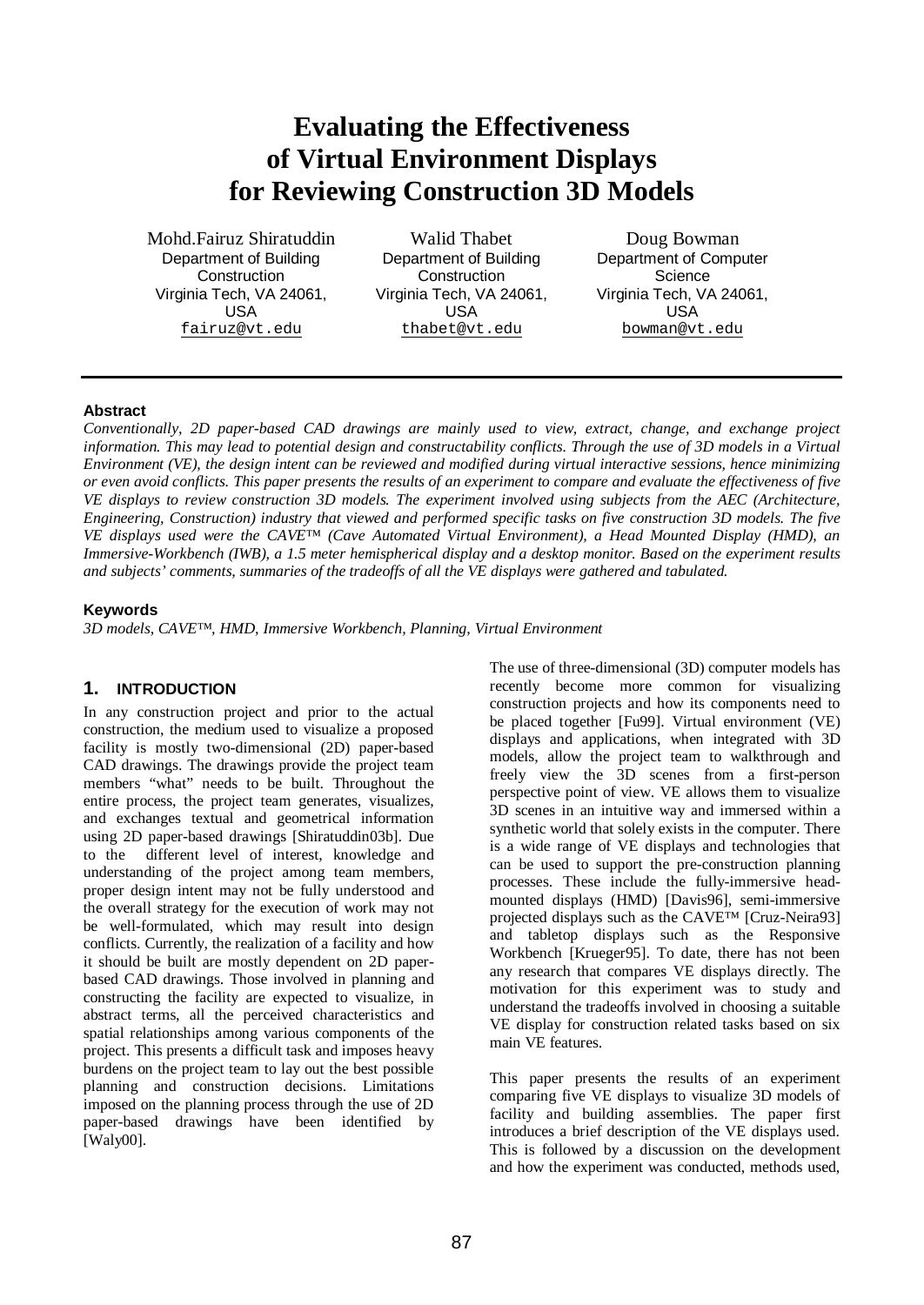results and discussion. Finally, conclusion and future work is presented.

### **2. THE VE DISPLAYS**

All five VE displays used in the experiment are available at Virginia Tech main campus in Blacksburg, Virginia, USA. They are the CAVE™, the HMD, the VisionStation and the IWB (Immersive Workbench) and typical desktop monitor. The displays were divided into three categories; immersive, semi-immersive and non-immersive. The HMD is considered as immersive, the CAVE™, the VisionStation and the IWB are semiimmersive and the desktop monitor is non-immersive (Table 1).

In the experiment, the CAVE™, the HMD and the IWB had real-time tracking system associated with them. Each tracker had 6 degrees of freedom (DOF) to track the user's body movements (usually the hand and/or head) in order to accurately display the correct perspective view. However, the VisionStation and the desktop monitor did not have any tracking system installed since it was not necessary. The CAVE™, the IWB and the VisionStation were capable of displaying stereoscopic images, while the HMD and desktop computer monitor were not.

with which the user navigates in the VE, has a small joystick with 4 buttons. To move in the VE, the user simply points the wand in the desired direction of travel and press the joystick forward and backward, left and right.



Figure 1: The CAVE™ at Virginia Tech



Figure 2: The V8 HMD

# **2.2. The Head Mounted Display (HMD)**

The Head Mounted Display or HMD enables the user to be completely immersed in the VE. A typical HMD houses 2 miniature screens and the user is secluded and completely isolated from the real world, and can only see the computer-generated images. In the experiment, the Virtual Research V8 HMD (Figure 2) with a resolution of 640 x 480 pixels and a 60-degree field of view (FOV) was used.

| <b>Displays</b> | <b>CAVETM</b> | <b>HMD</b> | IWB | VisionStation | Monitor |
|-----------------|---------------|------------|-----|---------------|---------|
| Immersive       |               |            |     |               |         |
| Semi-Immersive  |               | -          |     |               |         |
| Non-Immersive   |               |            |     |               |         |
| Tracked         |               |            |     |               |         |
| Stereo          |               | -          |     |               | -       |

Table 1: A summary of the setup used for the displays

#### **2.1. The Cave Automated Virtual Environment (CAVE™)**

The CAVE™ is a large surround-screen projection VE display that was developed to overcome the limitation of single-user VE display such as the HMD. It is described as a cubic like shape that consists of 2 to 6 walls of screens. Rear-projected images are displayed using two to six projectors (one for each screen). Virginia Tech has a 4-screen CAVE™ display (front, left, right and bottom) measuring 10 feet in length, width and height (Figure 1). Since the CAVE™ walls surround (or partially surround) the user and the images can be projected in stereoscopic mode, resulting in the `illusion of immersion' [Cruz-Neira93]. The size of CAVE™ also supports multi-user, where several users can share the same space and experience while maintaining visual contact, communication and movement inside the CAVE™ in a more natural way [Czernuszenko97].

During the experiment in the CAVE™, the user's head and hand were tracked by the InterSense IS-900 VET tracking system. The hand tracker called the "wand" In the experiment, the V8 HMD was associated with the IS-900 VET tracking system that allowed the user's head, hand and body movement to be tracked. The head tracker information was used to update the user's view as he moved or turned. The wand (similar to the one used in the CAVE™) was used for navigation. The navigation technique was similar to the CAVE™, with an exception that rotation was not present. Rotation using the wand was not necessary because the HMD tracking system was already tracking the user's head and body movement.

### **2.3. Immersive Workbench (IWB)**

The IWB is a portable drafting table display developed by Fakespace System. Generally it is characterized as a projection based virtual display that provides a large FOV. Similar to the CAVE™, it is also characterized as a multi-user display that supports high resolution, stereoscopic and head tracked images [Czernuszenko97]. The IWB has an adjustable, rear projected viewing plane made out of frosted glass and mounted on a frame (Figure 3). The plane can be oriented horizontally or at arbitrary angles. A projector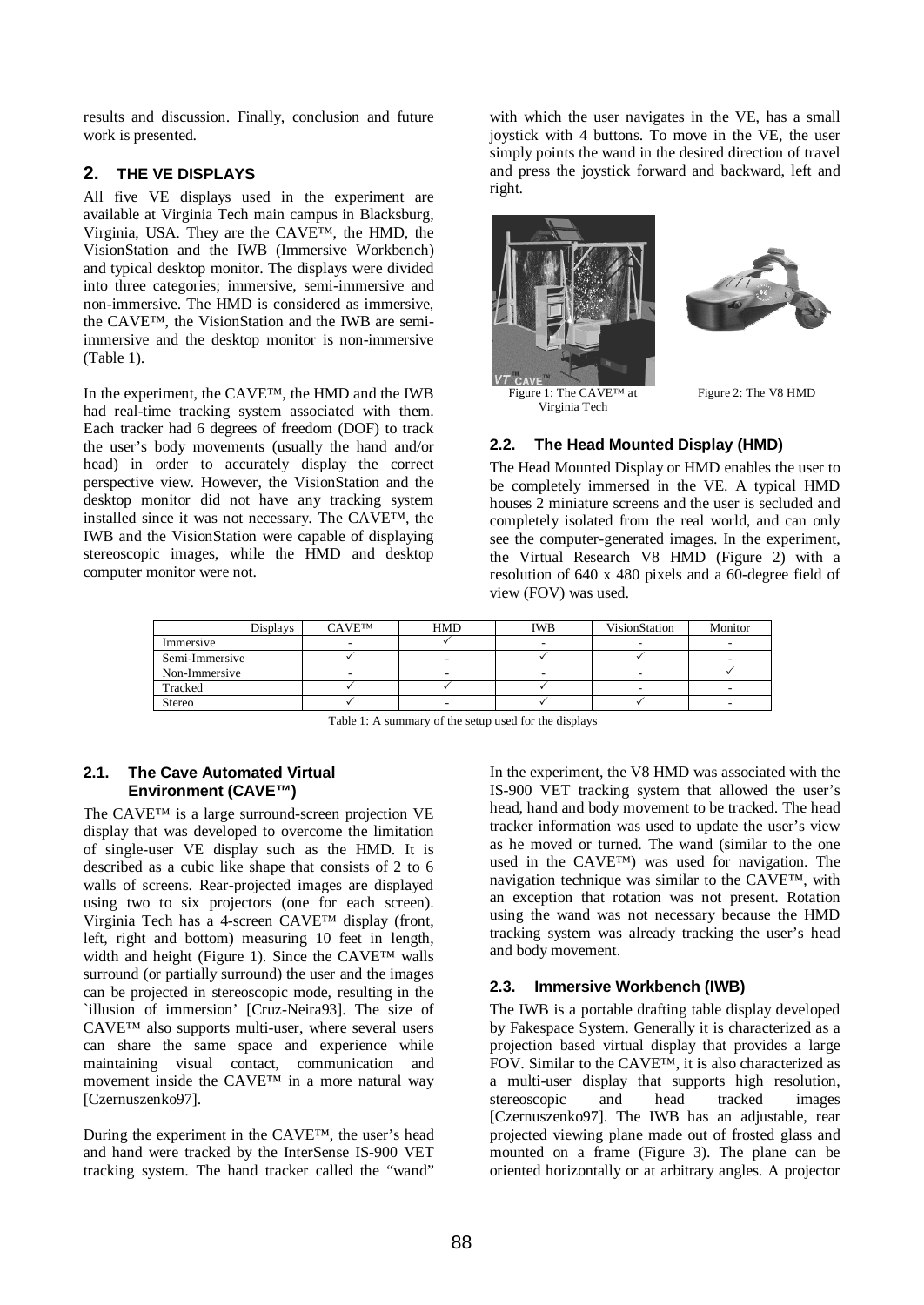that is placed underneath displays the computergenerated 3D images onto the viewing plane.

In the experiment, the user's FOV was tracked using a Polhemus Fastrak head tracking system mounted on the stereoscopic shutter glasses. Using the glasses, the user was able to see different views of the 3D model from different perspectives. Besides the head tracker, a joystick was also used which allowed the user to rotate the 3D model displayed on the IWB. The learning curve of the IWB was the easiest as stated by the subjects, since the interaction technique employed only allowed users to rotate the 3D model either clock or counter clockwise. Also, by leaning closer to the viewing plane, the user was able to have a closer view of the model.





Figure 3: The IWB Figure 4: The VisionStation

#### **2.4. The VisionStation (VS)**

When compared to a CAVE™'s setup, the VisionStation model 1024s (Figure 4) by Elumens can be considered as an affordable and portable 3D immersive viewing system. It is hemispherical in shape with a diameter of 1.5 meters. The VisionStation used in the experiment is capable of projecting real-time stereoscopic images at a maximum resolution of 1024 x 768 pixels. It can comfortably accommodate between 2 to 3 people at a time.

In the experiment, no tracking system was required for the VisionStation. Instead, a 2-button mouse was used to allow users to navigate in the VE. To move forward, the user simply pressed and held the left mouse button and to move backward, the user pressed and held the right mouse button. To look up or down, the user simply moved the mouse forward or backward.

#### **2.5. The Desktop Computer Monitor**

A 21 inch desktop monitor was used in the experiment. It was displaying images at a resolution of 1280 x 960 pixels, in non-stereoscopic mode and no tracking system as it was not required. The user was able to move in the VE using a 3-button mouse. To move forward or backward, the user pressed and held the left mouse button and moved the mouse forward or backward. To move up or down, the user pressed and held the middle mouse button and moved the mouse forward or backward. To move left or right, the user pressed and held the right mouse button and moved the mouse left or right.

### **3. THE SOFTWARE**

Three different VE software application engines were used in the experiment to view the 3D models (Table 2). They were Diverse [Kelso02], the Unreal Tournament 2003 3D Game Engine (<http://www.epicgames.com>), and Simple Virtual Environment (SVE) [Kessler00]. The reason for using different VE software was primarily governed by the fact that each of the host computers attached to each VE displays varied in technology and computing platform. Although different VE software applications were used, the appearance of the 3D models in the VE was fairly similar to each other. Also, users were allowed some initial time to try out with each application before the experiment was conducted. This helped the users to focus on criticizing the quality of the display, and minimizing any preconceived notion resulting from the ease or difficulty of using one application versus another. A brief description of the VE software used in the experiment is shown in the sub-sections below.

#### **3.1. Diverse**

DIVERSE stands for Device Independent Virtual Environments - Reconfigurable, Scalable, Extensible. It is developed and maintained by a research group at Virginia Tech [\(http://www.diverse.vt.edu\)](http://www.diverse.vt.edu). Diverse is free software and licensed under the terms of the GNU General Public License (GPL) and the GNU Lesser General Public License (LGPL) licenses. Diverse provides a set of common Application Programming Interface (API) to various VE hardware attached to the VE displays [Kelso02]. Diverse was used as the VE application residing in the host computers of the CAVE™, the IWB and the desktop monitor.

#### **3.2. Unreal Tournament 2003 3D Game Engine (3DGE)**

Prior to this experiment, there have been successful research efforts at the Department of Building Construction in utilizing 3D game engines' (3DGE) technology as a VE application [Shiratuddin02]. Since the VisionStation did not come with any specific VE software, it was decided to test and use the same 3DGE technology on the VisionStation. The experiment utilized the Unreal Tournament 2003 (UT2003) 3D Game Engine (3DGE) as one of the VE applications for the VisionStation. The UT2003 3DGE was developed by EpicGames [\(http://www.epicgames.com](http://www.epicgames.com)). The all-inone integrated development tools provided by EpicGames have made the VE application development easier and faster [Shiratuddin03a].

### **3.3. Simple Virtual Environment (SVE)**

Simple Virtual Environment (SVE) is a set of software library and run-time system developed to support the creation of simple VE applications by novice developers and for rapid application development [Kessler00]. SVE also provides a framework to extend simple VE applications that can include additional and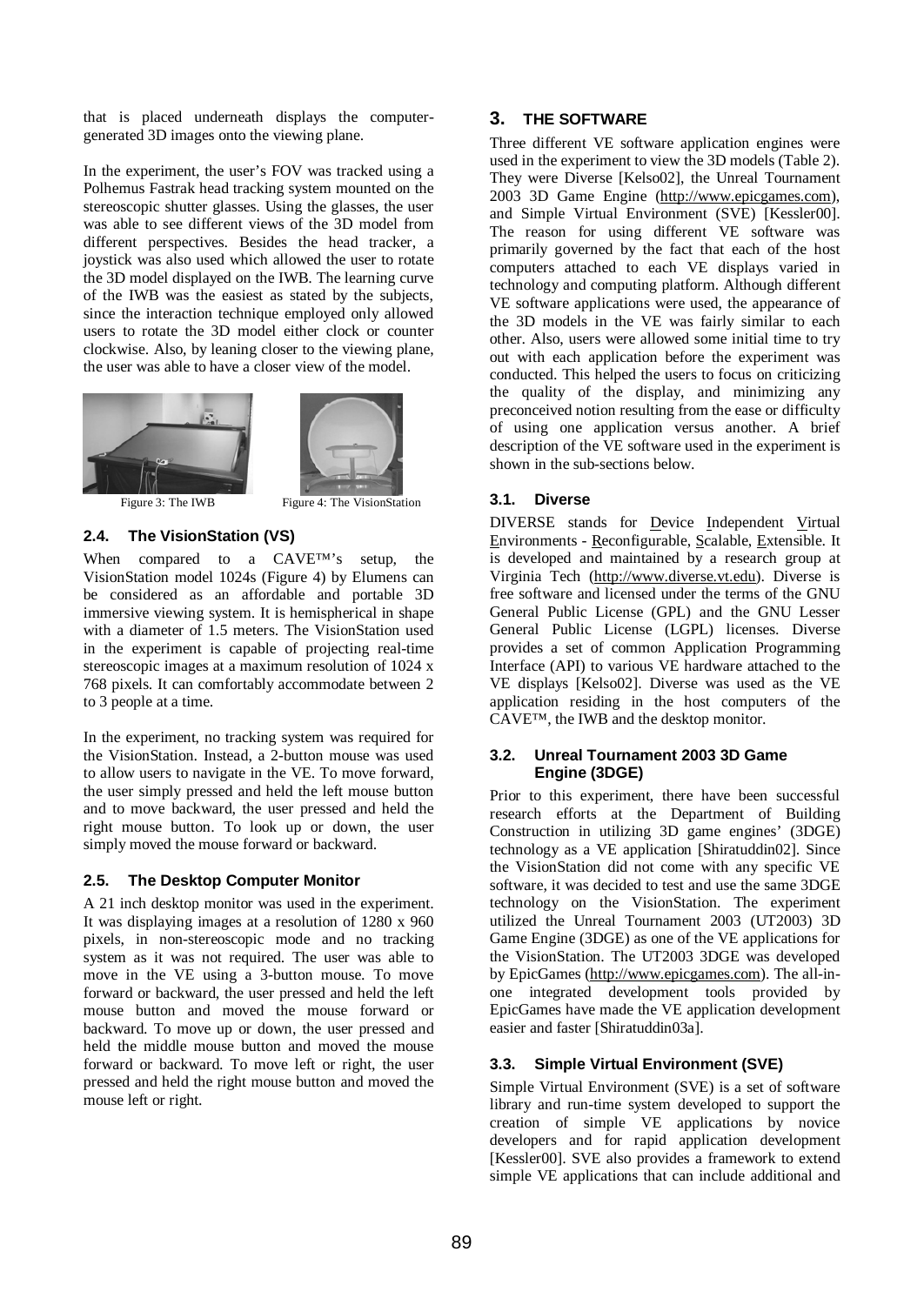more complex behavior and technology. SVE was used as the VE application on HMD's host computer. SVE was also used as a test bed application for the VisionStation alongside the UT 2003 3DGE.

| Display    | $Cave^{TM}$ | Hmd | Iwb     | Vs                         | Mon     |
|------------|-------------|-----|---------|----------------------------|---------|
| OS         | Unix        | Win | Unix    | Win                        | Unix    |
| VE<br>Apps | Diverse     | Sve | Diverse | Sve $\&$<br>Game<br>Engine | Diverse |

Table 2: VE applications installed on the host computers

#### **4. METHODOLOGY**

Prior to the final experiment with the industry, 30 students from the Department of Building Construction and Department of Architecture were recruited for a pilot study. In the pilot study, only two 3D models were used on 3 VE displays, the CAVE™, the HMD and the IWB. The VS was not yet available when the pilot was conducted. The monitor was intentionally left out for the pilot study. A set of similar questions were given out to the students. Results from this study had led to further understanding of the general characteristics of the VE displays and the issues involved in performing such an experiment. Based on these results, extensive lists of tasks and questionnaires to be used in the final experiment were developed.

In gathering more information and understanding of the tasks to be performed in the experiment, several site visits were also made to our industrial partners that perform services in the both the design and construction fields. Some of the important highlights of the visits were:

- a) Company A has a major problem with the coordination of multiple subcontractors in the "above-ceiling" area of commercial buildings. Discussion with field personnel indicated that VE was seen as a platform where work assemblies above the ceiling can be virtually modeled and the layout and construction sequence of mechanical, electrical and plumbing services can be discussed and modified.
- b) Company B uses a walkthrough physical mockups (PMU) method to review the design of modular houses they build. These walkthroughs take place in a full-scale framed house built either near the office or on site, and involve participants from around the country. When the walkthrough is completed, the design is modified, and the structure is then disassembled. This procedure could be much more efficient and cost-effective if performed in a VE rather than using a physical structure.
- c) Company C already uses 3D graphics and animation in their design process. The use of realtime VEs could further enhance their ability both to visualize and modify their designs, as well as to present the designs to clients.

Since the research theme revolved around making design and construction planning decisions using VE and involved professionals from the AEC (Architect, Engineer, Contractor) industry, the 3D models must be detail enough and have sufficient characteristics for the subjects (i.e. the architect, engineer or contractor) to fully recognized, understand and able to complete the given tasks and make construction related comments and decisions.

A total of six 3D models were developed and they were:

- 1 x single story house showing only the structural frame element
- · 1 x complete commercial facility
- · 1 x room showing only mechanical components
- · 3 x construction assembly details

Each of these 3D models has their own characteristics and was assigned to a specific AEC professional from the industry. Table 2 depicts the major characteristics of the 3D models and the AEC experts it was assigned to. The questionnaires were designed in accordance to the main objective and were developed iteratively throughout the development of the experiment.

#### **5. THE EXPERIMENT**

The goal of our experiment was to evaluate the perceived suitability of the VE displays for decisionmaking tasks in construction. A combination of formative and summative evaluation techniques [Hix99] was used in the experiment. The formative evaluation included observational studies of the subjects and posthoc questionnaires that were designed to solicit their satisfaction or dissatisfaction with the VE displays as a tool to assist specialists in general and specific decisionmaking tasks. The summative element compares between a set of standard VE displays and the specified tasks performed. Our metrics included observations of critical incidents and subjective ratings of the displays by the subjects. We also collected more objective metrics, such as task timings and error counts, but due to high variability, the subjective data is much more useful.

The first task was a navigation task where the subject familiarized him/herself with the display and navigation technique by moving around the VE until he/she felt comfortable. In the second task the subject was asked to make a specific decision about the 3D computer generated model. Each model has a set of tasks defined during the development of the experiment. Subject's behavior and performance with each of the VE displays was observed and noted. Immediately after each session was completed, the subject filled in a questionnaire about the VE display. Once the subject had gone through the whole sessions with all the five displays, a final set of questions to compare all the five displays was given out. The experiment was concluded with a general discussion session.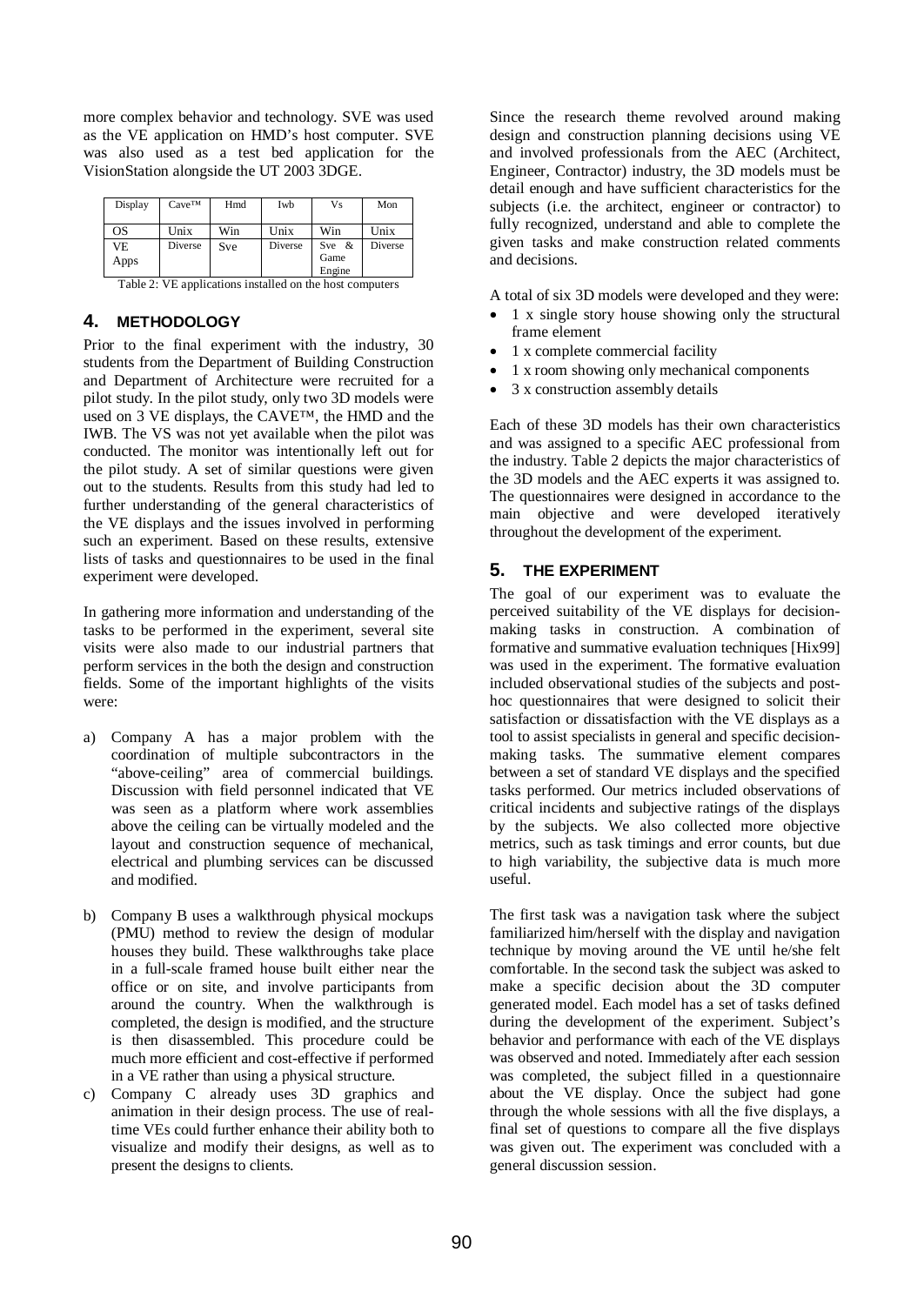| 3D Models                            | <b>Major characteristics</b>                                       | <b>Target audience</b> |
|--------------------------------------|--------------------------------------------------------------------|------------------------|
| Structural frame house               | • Showing only the framing elements of a single story              | Architect, Contractor  |
|                                      | house. Four rooms with various sizes and shapes. A                 |                        |
|                                      | kitchen, a garage and two bathrooms.                               |                        |
|                                      | Doors were also included for the line of sight task.               |                        |
|                                      | Point of reference models i.e. a vehicle, a kitchen<br>$\bullet$   |                        |
|                                      | cabinet and two trees were also present in the VE.                 |                        |
| Complete commercial facility         | A four story building of a commercial facility.<br>$\bullet$       | Architect, Contractor  |
|                                      | Detailed textures were mapped to reflect the colors and            |                        |
|                                      | materials used for the facility.                                   |                        |
|                                      | Surrounding building blocks and roads were present to<br>$\bullet$ |                        |
|                                      | reflect setback lines of the facility.                             |                        |
|                                      | Point of reference models i.e. a vehicle, benches and<br>$\bullet$ |                        |
|                                      | trees were also included in the VE.                                |                        |
| MEP room                             | A room consisted of above ceiling mechanical,<br>$\bullet$         | Contractor, Engineer   |
|                                      | electrical and plumbing components e.g. duct works,                |                        |
|                                      | air outlets, electrical cable trays, various shapes and            |                        |
|                                      | sizes of hot and cold pipes and fire extinguishers.                |                        |
|                                      |                                                                    |                        |
|                                      |                                                                    |                        |
| Construction assemblies (a set of 3) | Three types<br>of construction<br>assemblies<br>were<br>$\bullet$  | Contractor             |
|                                      | developed.                                                         |                        |
|                                      |                                                                    |                        |
|                                      |                                                                    |                        |
|                                      |                                                                    |                        |
|                                      |                                                                    |                        |
|                                      |                                                                    |                        |
|                                      |                                                                    |                        |

Table 2: Characteristics of the 3D models

Once a 3D model was identified and matched with a subject, the subject was shown the same 3D model across all five VE displays. However, for each display, different tasks were allocated for the subject to perform. This was necessary in order to avoid learning effects, where subjects perform much better on displays that they encounter later in the experiment. Although this makes it harder to directly compare the displays, we carefully designed our tasks to have similar levels of difficult, and we believe that subjects could still make an accurate comparison since we were using only subjective metrics.

Due to time constraints and conflicts of work schedules, only a total of 12 subjects from the industry were recruited for the experiment. The remote location of Virginia Tech's main campus which is in rural Blacksburg was also a factor as to why we were not able to recruit more participants within the research allotted time. The 12 subjects consisted of 10 males and

2 females with an age range between 22 to 56 years old. The breakdown of the subjects is shown below in Table 3. Subjects have various pre-construction experiences activities related to design such as drawings' drafting, project estimating, project management, construction management and engineering. Each subject was matched with a 3D model type that closely fit his/her expertise. Once a 3D model was identified and matched with a subject, the subject was shown the same 3D model across all five VE displays. However, for each display, different tasks were allocated for the subject to perform.

| Type of Industry                       | No. of personnel |
|----------------------------------------|------------------|
| Architecture                           |                  |
| Architecture, Engineering and Planning |                  |
| General Contractor                     |                  |
| <b>Higher Education</b>                |                  |
| <b>Total Population Sample</b>         |                  |

Table 3: The breakdown of the population sample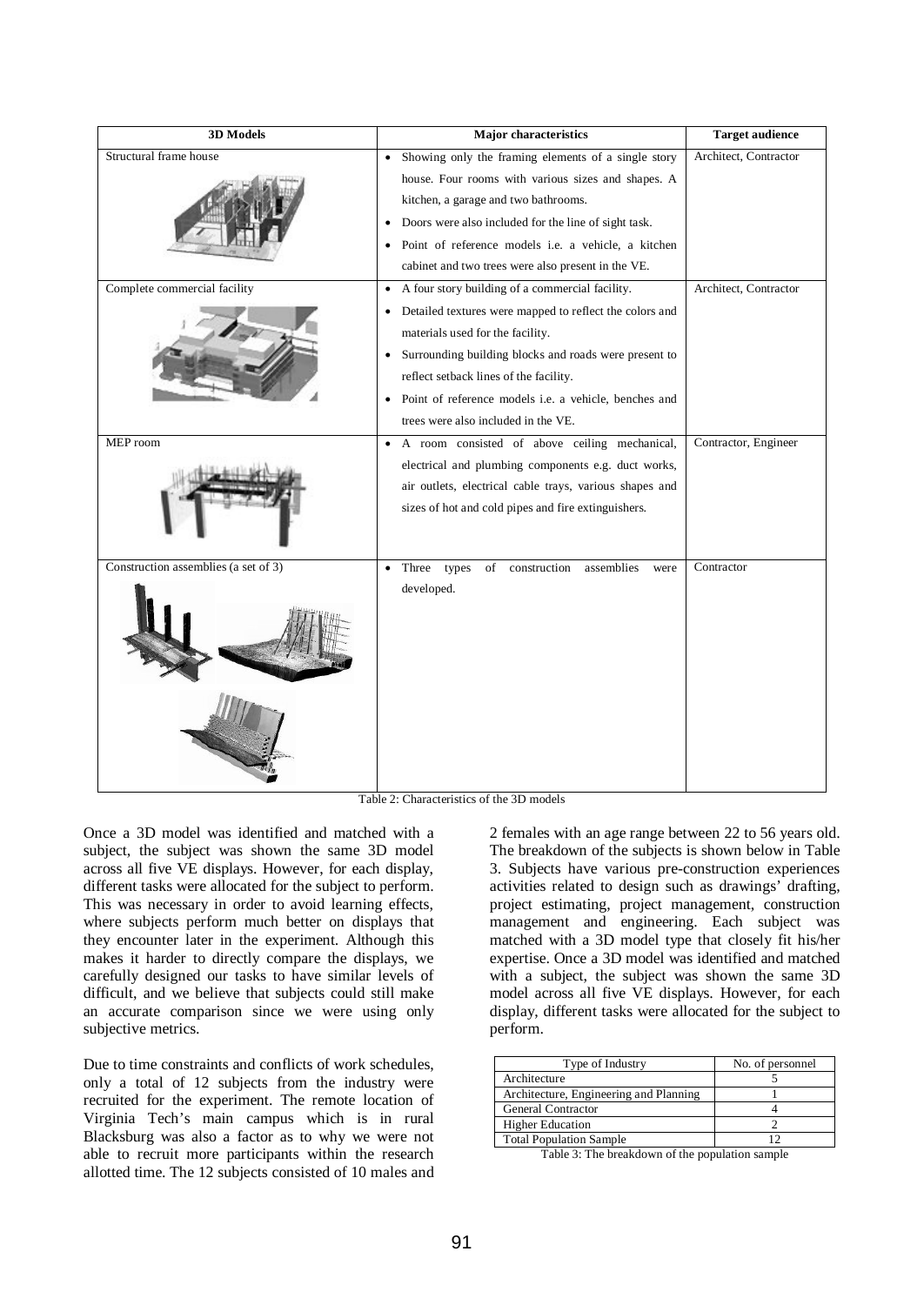#### **6. RESULTS & DISCUSSION**

The results and discussion presented in this paper compared all the five VE displays based on the six main VE features:

- · Quality of visual presentation of the model
- Physical comfort
- Level of realism
- Ease of navigation
- · Ability to keep one from getting lost
- Overall suitability for making decisions and performing tasks on design/construction related models

Table 4 shows how subjects use computers on a daily basis at work. On average, subjects use computers between 4 to 8 hours a day to perform various tasks and most of them are involved in managerial and planning tasks.

| Computer Uses                     | % of users |
|-----------------------------------|------------|
| Web browsing/email                | 91         |
| Document editing/word processing  | 91         |
| Personal organization             | 75         |
| (calendars, contacts, to-do list) |            |
| 2D modeling and/or design         | 16         |
| 3D modeling and/or design         | 8.3        |
| Project scheduling and planning   | 66         |
| Inventory and material tracking   | 25         |
| Image editing                     | 33         |
|                                   |            |

Table 4: Use of computers in subjects' daily work

Table 5 shows the subjects familiarity with CAD, 3D modeling and VE displays. ¾ of the subjects involved in the experiment are used to CAD, ¼ familiar with 3D modeling and ¼ with the CAVE™ and/or HMD.

| Familiarity with CAD, 3D Modeling & VE                           | % of users |  |  |  |
|------------------------------------------------------------------|------------|--|--|--|
| Computer-aided design (CAD) or 3D                                | 75         |  |  |  |
| modeling software packages such as                               |            |  |  |  |
| AutoCAD, Architectural Desktop (ADT),                            |            |  |  |  |
| Rhino 3D and 3D Studio Max.                                      |            |  |  |  |
| Producing 3D animations e.g. walkthroughs                        | 25         |  |  |  |
| and flythroughs in their work. The software                      |            |  |  |  |
| used are ADT and 3D Studio Max                                   |            |  |  |  |
| VE display HMD and the CAVE™.                                    | 25         |  |  |  |
| Table 5: Familiarity with CAD, 3D modeling software packages and |            |  |  |  |

VE display

With regards to the subjects' tendency for motion sickness, ranked from a scale of 1 to 7 (from Low tendency to High tendency), the mean value is 2.17, with many of the subjects less prone to motion sickness. On average, subjects rated 4.25 (range from 1 to 7, `Not At All' aware to `Completely Aware') on how much they remained aware of the physical world around them when watching a movie. The average rating was 4.08, on how much the subjects tend to get `drawn into' the `world' of a story when they read a book. Table 6 summarizes these results.

| <b>Issues</b>          | Mean                  | <b>Summarized Results</b> |
|------------------------|-----------------------|---------------------------|
| Tendency for motion    | 2.17                  | Less prone to motion      |
| sickness               |                       | sickness                  |
| Awareness of the       | 4.25                  | Neutral                   |
| physical world around  |                       |                           |
| them when watching a   |                       |                           |
| movie (awareness)      |                       |                           |
| Tendency to get `drawn | 4.08                  | Neutral                   |
| into' the `world' of a |                       |                           |
| story when they read a |                       |                           |
| book (focus)           |                       |                           |
|                        | Table 6: Other issues |                           |

#### **6.1. Display Comparison**

In the experiment, subjects were asked to compare and provide rankings to all the five VE displays, where 1 represents the `best display' and 5 the `worst display' for each given category. Table 7 shows the results of `the most' and `the least preferred' display based on the VE feature tested.

Statistical analysis and calculation was based on the mean values (with a CI of 95%) gathered from the 12 respondents.

| Feature                                                                                                      | Most<br>Preferred<br>Display | Least<br>Preferred<br>Display |
|--------------------------------------------------------------------------------------------------------------|------------------------------|-------------------------------|
| Quality of visual presentation<br>of the model                                                               | <b>CAVETM</b>                | VS                            |
| Physical comfort                                                                                             | Monitor                      | <b>HMD</b>                    |
| Level of realism                                                                                             | <b>CAVETM</b>                | Mon                           |
| Ease of navigation                                                                                           | <b>CAVETM</b>                | VS                            |
| Ability to keep one from<br>getting lost                                                                     | <b>IWB</b>                   | Monitor                       |
| Overall suitability for making<br>decisions and performing tasks<br>on design/construction related<br>models | <b>CAVETM</b>                | Monitor                       |

Table 7: Summary of the results for VE displays features

#### *6.1.1. Quality of Visual Presentation of the model*

In the experiment, subjects ranked the CAVE™ being the 'best display' in terms of providing better quality of visual presentation of the environment/model. With 95% CI (Confidence Interval), the CAVE™ has a mean score of 1.92 and a CI of  $(+/-)$  0.63, while 'the worst' rated by the subjects were the VS with a mean score of 3.58 and a CI of (+/-) 0.92 (Table 8).

| Quality of                                                          | VE Display Mean Value                          |      |      |      |      |  |  |
|---------------------------------------------------------------------|------------------------------------------------|------|------|------|------|--|--|
| visual                                                              | $Cave^{TM}$                                    | Mon  | Hmd  | Iwb  | Vs   |  |  |
| presentation                                                        |                                                |      |      |      |      |  |  |
| of the model                                                        |                                                |      |      |      |      |  |  |
|                                                                     |                                                |      |      |      |      |  |  |
| Ranking                                                             |                                                |      |      |      |      |  |  |
|                                                                     | 1.92                                           | 3.20 | 2.75 | 2.92 | 3.58 |  |  |
| 95% CI $(+/-)$                                                      | 0.63                                           | 0.92 | 1.11 | 0.67 | 0.92 |  |  |
| Table 8: Mean & CI values for quality of visual presentation of the |                                                |      |      |      |      |  |  |
|                                                                     | model [Rank: $l = the best \& 5 = the worst$ ] |      |      |      |      |  |  |

Subjects described their experience when viewing the models in the CAVE™ as "felt being inside" because they can correctly and easily identify the elements and their sizes. Some related comments made by subjects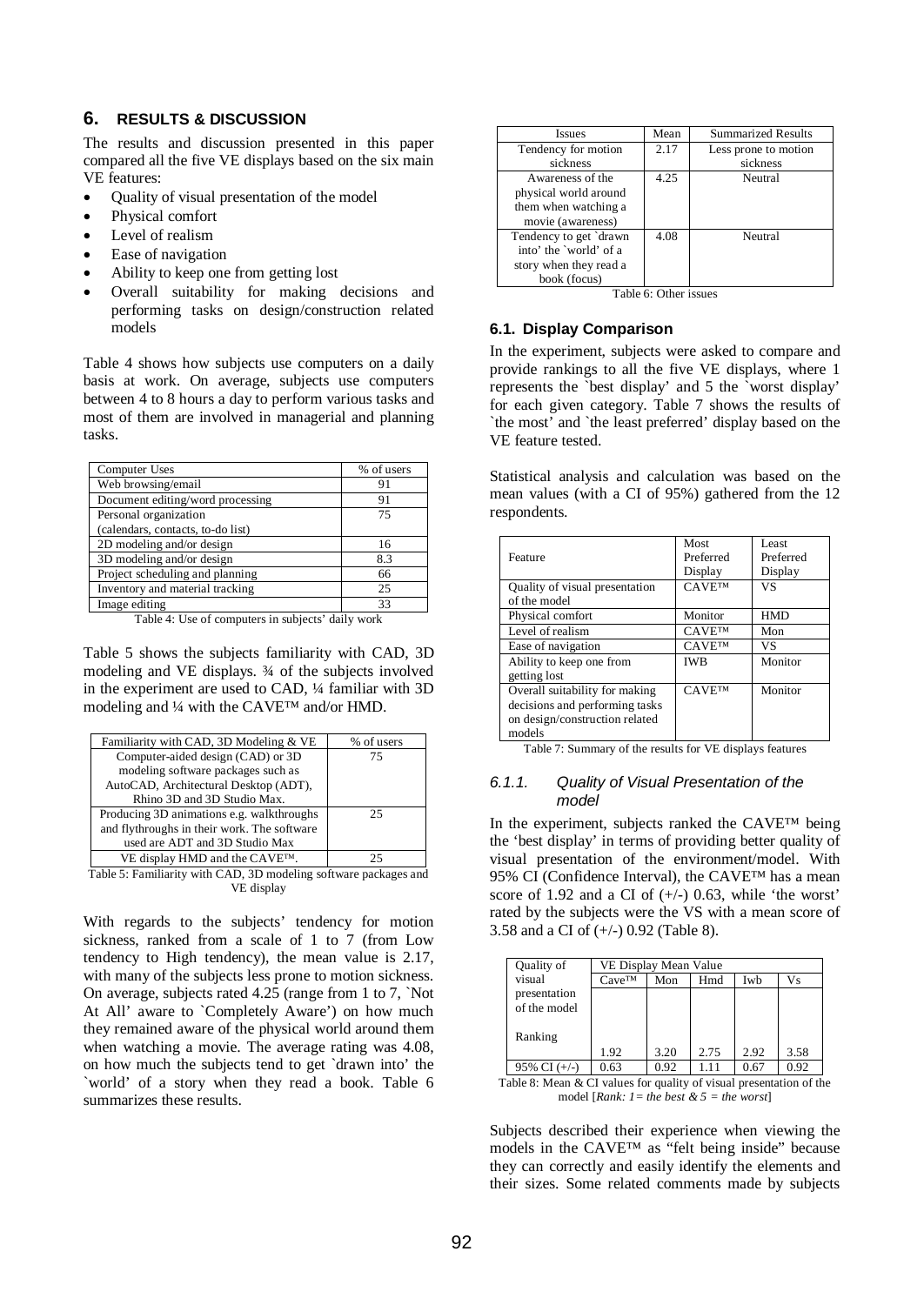were "real", "cabinets looked more realistic than with other models", "overall model looked better", "best display so far" and "I can tell a person and a tree". The larger visual and FOV allowed subjects to easily identify elements and objects in the 3D model/environment. The CAVE™ provided a more natural interactivity with the subjects. Subjects' decision in selecting the CAVE™ was also influenced by the life size images of the models where subjects can naturally 'walk through' them.

Conversely, the VS was selected as having the lesser quality of visual presentation as compared to other displays tested. A subject described the details of the models as "blurry". This maybe because of the flickering images due to the non-synchronized stereoscopic mode. Other comments made by subjects were: "colors are not as distinctive", "sketchy details", "couldn't tell exterior material", "flipped upside down", and "don't see as good a texture as I would expect". The poor quality of presentation by the VS was also due to the indistinct color of the models. The qualities of colors were somewhat too shady and dark in some areas. This was mainly due to the UT2003 3DGE dynamic lighting rendering feature where it tried to simulate real lighting effects and shadows. In addition, the resolution of the images displayed was poor and at times were jagged. The VS used in the experiment was only capable of displaying a maximum resolution of 1024 x 768 pixels hence may contribute to the jaggedness of images displayed. Some subjects experienced dizziness when viewing the models. This has influenced the subjects to rate the VS as giving them lesser quality of visual presentation of the 3D models displayed.

#### *6.1.2. Physical Comfort*

For physical comfort, the Monitor was ranked by the subjects as providing reasonable comfort while using it. With a 95% CI, the Monitor scored a mean value of 2.00 with a CI of  $(+/-)$  0.96. The HMD was ranked 'the worst', with a mean value of 4.00 and a CI of  $(+/-)$  0.89 (Table 9).

| Physical                                       | VE Display Mean Value |      |      |      |      |
|------------------------------------------------|-----------------------|------|------|------|------|
| comfort                                        | Cave <sup>™</sup>     | Mon  | Hmd  | Iwb  | Vs   |
| Ranking                                        | 2.42                  | 2.00 | 4.00 | 2.75 | 3.08 |
| 95% CI $(+/-)$                                 | 0.88                  | 0.96 | 0.89 | 0.77 | 0.77 |
| Table 9: Mean & CI values for physical comfort |                       |      |      |      |      |

 $[Rank: I = the best & 5 = the worst]$ 

After undergoing the hands-on sessions with all the VE displays, subjects ranked familiar and simpler displays such as the Monitor and the IWB as causing low level of discomfort, as opposed to more complex display like the HMD.

Subjects selected the Monitor as a comfortable display to use. A subject commented, "a lot finer control" when using the monitor, indicating he has better control of the VE using the mouse. Generally, all subjects have familiarity with desktop computers and the use of a mouse, as compared to using other VE interaction devices (e.g. the wand). There are no enclosures of their surrounding and users are still aware of outside world. This awareness results in less attention and focus given to the display hence causes least fatigue to the users. Using the mouse also led subjects to feel more in control in terms of movement while navigating in the VE and also the speed of movement.

The HMD was less preferred by the subjects mainly because of the fatigue effect the subjects had experienced. Some related comments were "fatiguing", "keep on losing orientation", "can't stay level at all times" and "frustrated sometimes". It was observed that the HMD's weight also caused the overall fatigue to the subjects. Subjects also described the HMD experience as being bothered by the glasses. It was also observed that some subjects lost their orientation inside the VE. Subjects had to get use to moving both head and hands to fly and to using the wand. This was a new navigation technique for them where they found it difficult to stay level most of the time, and they kept on losing focus on the 3D models. This has caused frustration and discomfort for the subjects.

#### *6.1.3. Level of Realism*

The subjects ranked the CAVE™ 'the best' for displaying high level of realism of the environment/model. This result corresponds to the same question asked in the previous section on individual display questionnaire regarding the level of realism. In this section, with a 95% CI, the CAVE™ scored a mean value of 1.92 with a CI of  $(+/-)$  0.83. Interestingly, in the previous section, the VS was ranked the lowest in terms of the level of realism. However, in this section the Monitor was selected as having the lowest level of realism. The mean score for the Monitor was 4.10 and CI of  $(+/-)$  0.74 (Table 10).

In this section, the CAVE™ was preferred by subjects as able to provide a high level of realism and realistic views and images of the VE compared to the other four displays. Subjects indicated that the 3D models viewed in the VE of the CAVE are much closer to the real world compared to other displays. Some comments made were "real", "I wanted to walk in", "easy to identify elements", "better feeling being inside", "navigation feels like videogames", "cabinets looked more realistic than with other models", "overall model looked better" and "I can tell a person, a tree". Such comments were made because the CAVE™ provided a wide, surrounding field of view (FOV), a more immersive display with higher resolution of images and allowed a more natural interaction between the subjects and the VE. The images displayed were also life-size which added to the realistic attribute.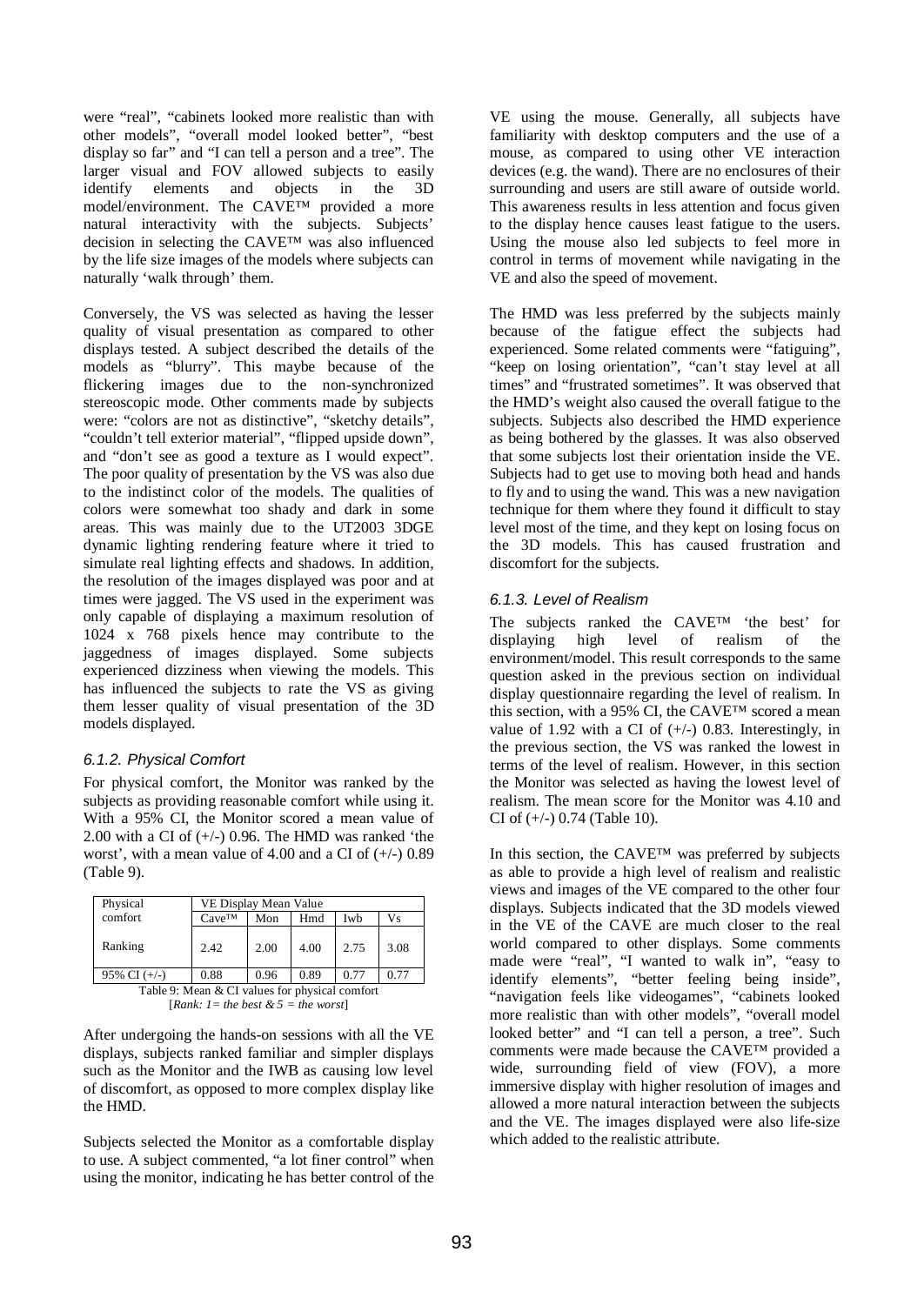| Level of       | VE Display Mean Value |      |      |      |      |  |
|----------------|-----------------------|------|------|------|------|--|
| realism        | $Cave^{TM}$           | Mon  | Hmd  | Iwh  | Vs   |  |
| Ranking        | 1.92                  | 4.10 | 2.25 | 3.25 | 3.50 |  |
| 95% CI $(+/-)$ | 0.83                  | 0.74 | 0.86 | 0.72 | በ 77 |  |

Table 10: Means & CI values for level of realism [*Rank: 1 = the best & 5 = the worst*]

According to Lantz [Lantz97], due to the higher resolution available on the monitor, finer detailed images can be displayed and hence instigated a more realistic view. Subjects did make positive comments regarding the images displayed: "easy to see detail", "good to show owners", "I can keep myself from walking through walls" and "looks like more detail". However, in this section, subjects still ranked the monitor as 'the worst', maybe because they could view both the monitor screen and the surrounding environment at the same time. This has made them still aware of the outside world and less focused on the environment/model on the monitor screen. As a result, less realism was experienced by subjects.

#### *6.1.4. Ease of Navigation*

In the previous section regarding the ease of navigation for individual display, the IWB scored highest, but in this section, the CAVE™ scored the highest for providing the ease of navigation. With a 95% CI, the CAVE<sup>™</sup> scored a mean of 2.5 and CI of  $(+/-)$  0.79. In the previous section, the Monitor was ranked by the subjects as providing the least ease of navigation, however, in this section, the subjects selected the HMD. The HMD scored a mean of 3.25 and a CI of  $(+/-)$  1.12 (Table 11).

| Ease of                                           | VE Display Mean Value |      |      |      |      |  |
|---------------------------------------------------|-----------------------|------|------|------|------|--|
| navigation                                        | $Cave^{TM}$           | Mon  | Hmd  | Iwb  | Vs   |  |
| Ranking                                           | 2.50                  | 3.00 | 3.25 | 2.75 | 2.75 |  |
| 95% CI $(+/-)$                                    | 0.79                  | 0.90 | 1.12 | 0.72 | 1.12 |  |
| Table 11: Mean & CI values for ease of navigation |                       |      |      |      |      |  |
| $[Rank: 1 = the best \& 5 = the worst]$           |                       |      |      |      |      |  |

Subjects ranked based on the simplicity they felt to move around in the VE. Subjects selected the CAVE™ as the best display. The comments subjects made were: "navigation feels like videogames", "overall model looked better" and "best display so far". The first comment indicated that the subject felt ease when navigating because of the similarity of the VE in the CAVE™ with videogames. The second and third comments indicate that subjects showed interest in the VE, thus led them to navigating with ease. In addition, subjects could have a bird's eye view of the VE by flying through. Using the walkthrough mode, subjects felt as if they were walking in a real building because of the life size scale of the VE. Subjects navigated through the VE using these features in addition to the hardware i.e. the wand. Even though subjects have to move tentatively to various different locations in the VE, navigation was generally smooth and with ease. On the contrary, the HMD was ranked by subjects as the least preferred display. Some of the comments made by subjects were: "fatiguing", "not easy to go into building", "keep on losing orientation", "a bit lost", "can't stay level at all times" and "frustrated sometimes". It was observed that subjects were having difficulty to maneuver in the VE. These comments indicate that subjects had difficulty in navigating in the VE. The total seclusion when using the HMD made the subjects unable to physically see the wand. Therefore this situation had made the subjects' familiarization with the wand and learning its navigation technique through viewing impossible.

#### *6.1.5. Ability to keep one from getting lost*

In comparison with other four displays, the IWB was ranked by subjects as the best for being able to avert them from getting lost in the VE. The IWB was ranked by subjects as never made them felt lost or disoriented in the 3D environment/model. In this section, with a 95% CI, the IWB scored a mean value of 1.67 and CI of  $(+/-)$  0.72. In the previous section, the other displays were ranked as making the subjects felt lost or disoriented in the VE 'once or twice'. In this section, subjects ranked the Monitor as 'the worst' in terms of the 'ability to keep one from getting lost'. The Monitor has a mean score of  $3.50$  and CI of  $(+/-)$  0.90 (Table 12). The difficulties encountered by the subjects were to try to have clearer view and to figure out the views of the models. Some comments made by the subjects were "not sure where is back of building" and "looks fuzzy". It was observed that subjects have more confidence when using the IWB, thus provided less tendency to make subjects got lost in the VE. Subjects did not easily get lost because the perspective view of the 3D environment/model in the IWB can be controlled with ease. Subjects used a joystick to control their navigation. Subject also commented that they can see the overall plan of the building and determine how and where it was located within the surrounding area. The physical nature of the IWB where the viewing plane is adjustable and extendable has a similarity to a drafting table. This resemblance may have provided a sense of familiarity and confidence in navigation, increased in focus and thus subjects did not easily get lost in the VE. However, in the experiment, the only movement that can be made using a joystick was rotation of the environment/model clock-wise or anti-clockwise. Nonetheless, the IWB is the preferred display by the subjects.

| Ability to           | VE Display Mean Value |      |      |      |      |
|----------------------|-----------------------|------|------|------|------|
| keep one             | $Cave^{TM}$           | Mon  | Hmd  | Iwb  | Vs   |
| from<br>getting lost |                       |      |      |      |      |
| Ranking              | 2.42                  | 3.50 | 3.00 | 1.67 | 3.25 |
| 95% CI $(+/-)$       | 0.92                  | 0.90 | 1.03 | 0.72 | 0.49 |

Table 12: Mean & CI values for ability to keep one from getting lost  $[Rank: I = the best \& S = the worst]$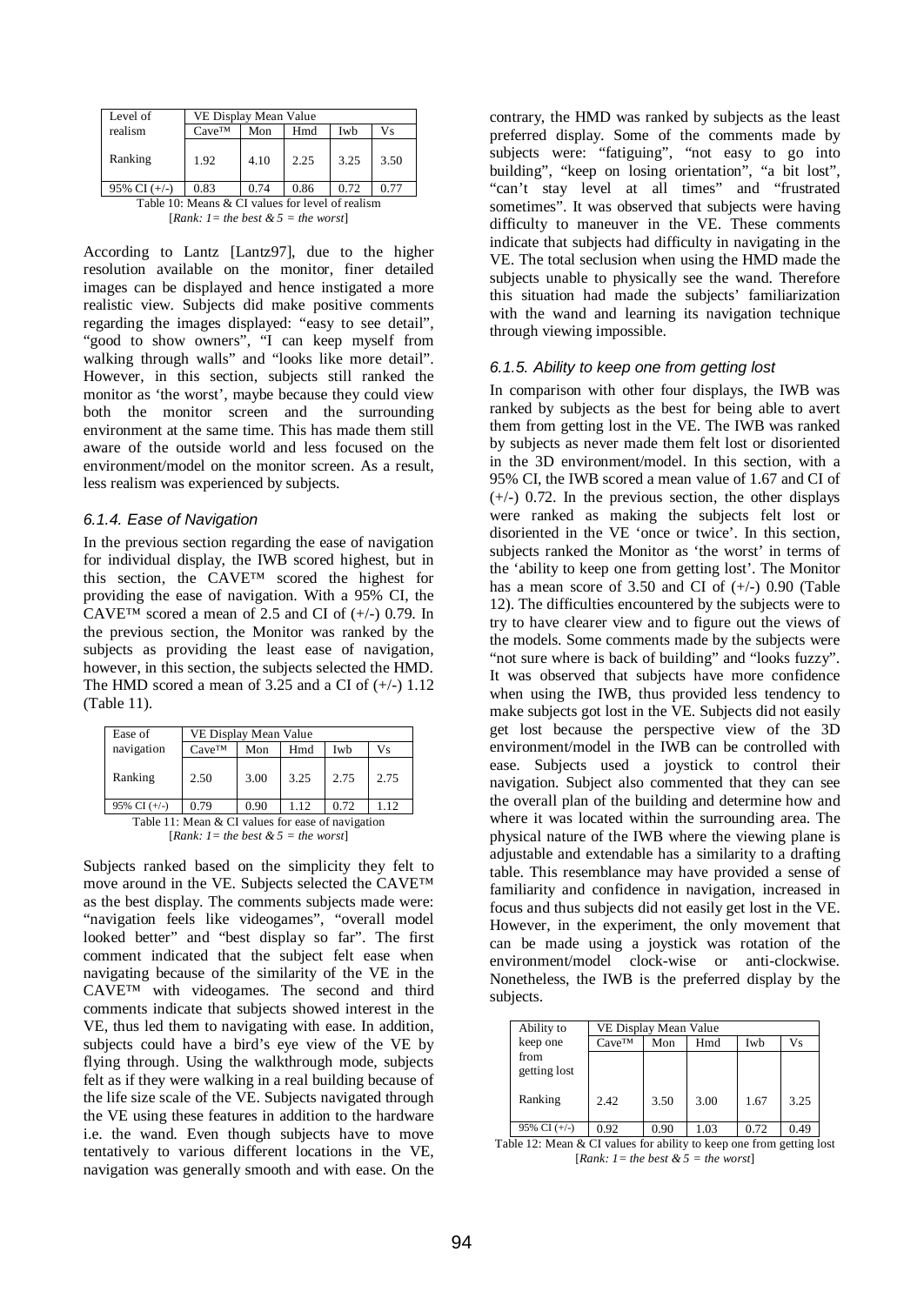Subjects ranked the Monitor as 'the worst' and could easily make one gets lost while navigating in the VE. Comments made by subjects were "hard to get used to controls", "hard to move sideways" and "I'm not doing so well with this". These comments indicated the difficulties the subjects felt using and navigating in the VE using the Monitor. Unlike the CAVE™, the HMD and IWB that provided physical cues for navigation, a non-standard setup of the mouse was used. Instead of using a mouse-free-look setup, navigation was entirely achieved through 3 different mouse clicks in combination with the mouse movement. It was seen that subjects felt the navigation setup was not easy to grasp and confusing, they had to think for a while on their movement and how to navigate in the VE. This consequently contributed to the feeling of being lost or disoriented.

#### *6.1.6. Overall Suitability for Making Decisions and Performing Tasks on Design/Construction related Models*

For this experiment, subjects ranked the CAVE™ being the 'best display' in terms of the overall suitability for making decisions and performing tasks on design/construction related models. In this section, with 95% CI, the CAVE<sup>™</sup> scored a mean of 2.33 with a CI of  $(+/-)$  0.83 while the IWB mean score was 2.75 (CI of  $(+/-)$  0.81). The Monitor was selected by subjects as the 'worst display' for overall suitability for making decisions and performing tasks on design/construction related models. The Monitor scored a mean of 3.20 and CI of  $(+/-)$  0.72 (Table 13).

| Overall          | VE Display Mean Value |      |      |      |      |
|------------------|-----------------------|------|------|------|------|
| suitability for  | $Cave^{TM}$           | Mon  | Hmd  | Iwb  | Vs   |
| making           |                       |      |      |      |      |
| decisions and    |                       |      |      |      |      |
| performing       |                       |      |      |      |      |
| tasks on         |                       |      |      |      |      |
| design/construct |                       |      |      |      |      |
| ion related      |                       |      |      |      |      |
| models           |                       |      |      |      |      |
|                  |                       |      |      |      |      |
| Ranking          | 2.33                  | 3.20 | 3.00 | 2.75 | 3.00 |
|                  |                       |      |      |      |      |
| 95% CI $(+/-)$   | 0.83                  | 0.72 | 1.16 | 0.81 | 0.94 |

Table 13: Mean & CI values overall suitability for making decisions and performing tasks on design/construction related models [*Rank: 1 = the best*  $\& 5$  *= the worst*]

Referring to Table 13, when considering each CI values for each display, the results may not be conclusive. The overall results were very much divided and not fairly clear, hence indicating various factors may have influenced it. The CAVE™ was selected by the subjects as suitable for making decisions and performing tasks on design/construction related models. This is because subjects thought the life size scale of the models displayed in the VE was useful and would help them to solve problem quicker. This matches up with the comments made by the subjects, "real", "I wanted to walk in", "easy to identify elements", "better feeling being inside", "cabinets looked more realistic than with other models", "overall model looked better" and "best

display so far". The scale feature would allow performance of tasks on design/construction related models to be viewed realistically. The CAVE™ large visual and FOV also allowed subjects to easily understand the 3D environment/model and identify elements of the models. The built-in walkthrough and flythrough features of the CAVE™ were also the contributing factors where subjects can walk and do inspection up close and also have a bird's eye view of the VE. Subjects also suggested that since the large space of the CAVE™ can accommodate more than 1 person at any one time, it is suitable for a group decision-making session. As mentioned earlier, users of the CAVE™ felt a 'high' sense of involvement and presence in the VE and this is an important factor for group decision-making.

On the contrary, subjects ranked the Monitor as having lesser suitability and usefulness for performing design/construction tasks. Subjects commented the Monitor: "hard to get used to controls", "hard to move sideways", "hard to tell roads" and "I'm not doing so well with this". These comments indicate that subjects found a certain level of difficulty while using the Monitor as a display. Subjects found that they could easily get lost while navigating in the VE. The use of a non-standard setup of mouse has made navigation not easily mastered. The Monitor also has a limited FOV for use by more than one person at any one time. This would be less effective for decision-making sessions. The limited size of the Monitor screen resulted in a restricted view of 3D environment/model in the VE. Even though the view area can be 'zoom in', 'zoom out', or 'scrolled up or down', these can distract attention and users of the Monitor can easily lose focus and get lost while navigating in the VE. These factors are thus may become an obstacle and making the Monitor lesser effective and less suitable for decisionmaking.

# **7. CONCLUSION & FUTURE WORK**

Although the size of the sample population used was very low due to the aforementioned reasons, data and results acquired have provided invaluable basic and preliminary findings with regards to the suitability of the types of construction 3D computer models and related tasks that can be displayed on each VE displays. Table 14 summarizes the characteristics of the different displays relative to the six main features tested.

In the experiment, subjects ranked the CAVE™ as highly suitable to display 3D models because of its physical structure and the quality of the projected images viewed by subjects. The CAVE™ provided a larger field of view (FOV) and a large space to accommodate more than one user at any one time. As a result, subjects were able to communicate and interact with each other more easily. This instigated more discussion and decision-making. The clarity and highresolution images projected has allowed better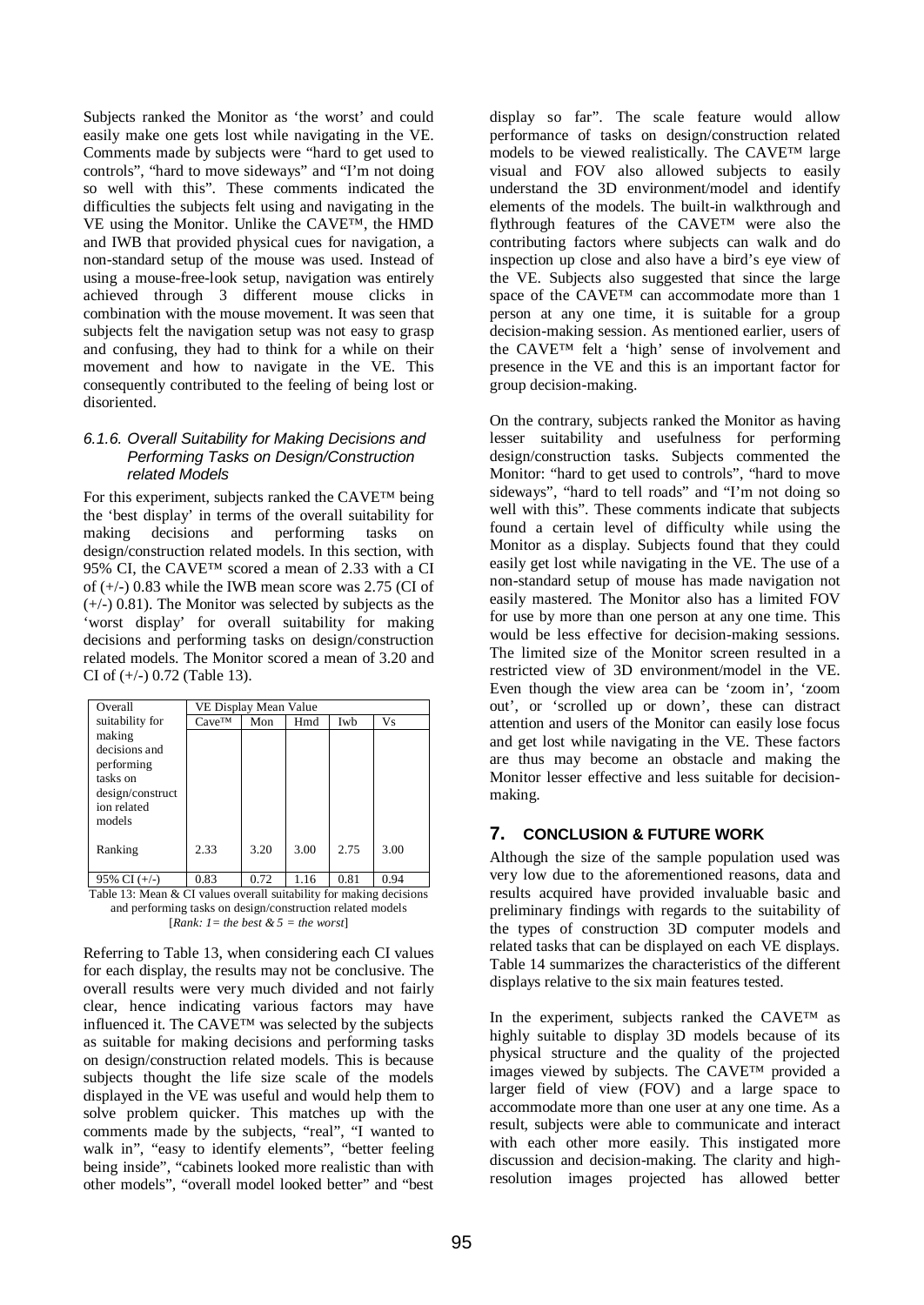perception of the 3D models in the VE. Due to the enclosed space, surrounding FOV and life-sized images projected, subjects felt the existence of a certain level of realism of the models/environment displayed on the CAVE™. Although not directly evaluated during the experiment, some of the known downsides of the CAVE™ were discussed with the subjects during the discussion session. The reason for the discussion was to know whether these issues may affect the practical use of a CAVE™ in construction projects and its daily activities. Some of the main facts agreed by the subjects that may hinder the use of a CAVE™ are its requirement for a large space and its high initial cost as well as cost for maintenance and operation. It is also technically a challenge to setup as it requires accurate adjustment of walls, precise calibration of projectors, requires complex hardware and software to coordinate all the screens. These facts will somewhat make the CAVE™ non-portable and impractical to be used frequently in the daily activities in a construction project.

The HMD provided immersion but subjects felt confined in the VE because of the limited FOV. Communication and interaction was very minimal because during the experiment the HMD session was only "a one-man experience". Interaction with the navigation device was somewhat difficult because subjects cannot see it while holding it. Subjects also expected to see a virtual representation of their hand moving in the VE, which was not implemented in the application during the experiment. Inspection and wayfindings were somewhat easy to be conducted. However, using the HMD caused the most physical discomfort as compared to the other four displays. This was caused by the overall fatigue effect the subjects experienced. Other discomfort when using the HMD are dizziness, stomach discomfort, head/neck strain, eye strain, and arm/hand strain. Discomfort was also caused by the HMD's weight. In addition, subjects had to get use to the wand and moving both head and hand to navigate in the 3D environment/model. If the aforesaid issues can be resolved, the HMD can be a useful display.

The IWB was preferred as a display that can give a general overview of a building, facility, landscape or site. It can be used by many people at one time for them to view and make group discussions and decisions. However subjects commented that the IWB was not suitable for close inspection purposes or fault-findings of highly complex and detailed 3D models. This was due to the scaled-down in size of the 3D models displayed on the IWB. In the experiment, subjects found it difficult to view and inspect detailed components of the 3D model/environment. This was because way-findings were achieved not through virtually navigating but by simply physically pointing out where the location was. In summary, subjects preferred the IWB as a display to view an overall environment with less detail because of its similarities to a drafting table.

Compared to the other four displays, the monitor was regarded by subjects as providing the most physical comfort. This was an obvious choice as the monitor are widely used in offices and homes, thus the level of familiarity among subjects was very high. However, when comparing the monitor with the other four displays in terms of the level of realism, the ability to provide easier way finding and the suitability for making decisions and performing tasks on design/construction related models, the monitor was ranked the lowest. This ranking was due to the physical nature, structure and the way the monitor is normally used. Physically, the monitor has limited FOV and does not provide an enclosure for the user to focus on in the 3D model/environment. These factors made the monitor unsuitable for a comfortable viewing by more than one person at any one time for the purpose of group decision making. Smooth decision making may be affected due to space constraint where only one person can sit in front of the monitor and controlling the mouse for navigating in the 3D model/environment. In the experiment, navigation was entirely achieved through 3 different mouse clicks in combination with the mouse movement itself (i.e. moving the mouse left, right, forward and backward), instead of using a mouse-freelook setup. Even though the 3D environment/model displayed on the monitor was realistic due to high resolution images, due to the aforesaid factors, it was the least preferred display by the subjects for the purpose of performing tasks on design/construction related models and decision making.

Subjects rated the VisionStation (VS) as presenting unsatisfactory qualities in many aspects. The VS was perceived as providing poor realism because subjects felt a lesser sense of presence and involvement when using it. Subjects also had difficulty understanding the 3D environment/model due to poor visual fidelity, poor representation of details and complex navigation. Navigation technique employed was somewhat too fast, the stereoscopic images displayed were flickering (due lower video refresh rate used by the projector) and also distortion of the images was noticeable at the edges of the hemispherical display. Due to these constrains that primarily existed in the way the experiment was developed and implemented, subjects felt the VS was not suitable for performing tasks on design/construction related models and decision making.

In the experiment, only passive walkthrough VE applications were used. Interaction was limited to walking or flying through the 3D model. Future work will focus more on interactive VE applications specifically designed and related to construction design and planning processes. The success of a construction project lies deeply in the collaborative effort amongst the players. Therefore future implementations will also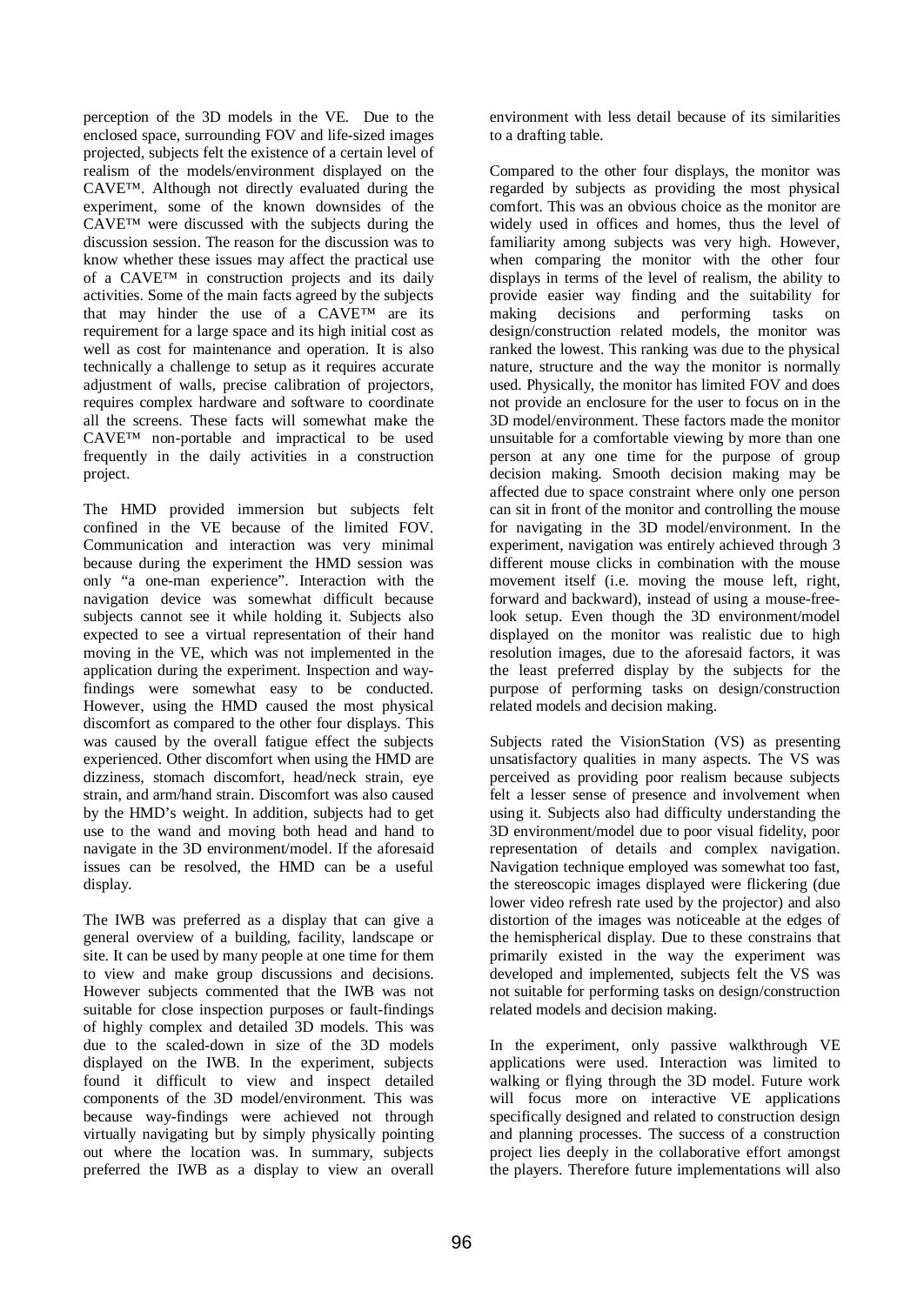investigate collaborative virtual environments. The VE decision support system will allow various project participants to collaboratively review a design, modify a design, verify constructability issues, rehearse construction sequences etc.; all of these with real-time response and real-time information access, retrieve and modification.

| <b>CAVETM</b>                                                                 |                                                                                                                                                                                                                            |  |  |
|-------------------------------------------------------------------------------|----------------------------------------------------------------------------------------------------------------------------------------------------------------------------------------------------------------------------|--|--|
| Potential suitability to display 3D                                           | High                                                                                                                                                                                                                       |  |  |
| environment/model                                                             |                                                                                                                                                                                                                            |  |  |
| Potential suitability for use in<br>design/planning and<br>decision<br>making | High                                                                                                                                                                                                                       |  |  |
| Level of realism                                                              | High (due to high semi-<br>immersion, high level of<br>naturalness of interaction<br>with user, high level of<br>involvement, large FOV i.e.<br>270 degrees)                                                               |  |  |
| $\alpha$ f<br>visual<br>Quality<br>presentation/projected images              | Clear, high resolution, high<br>level of details, high fidelity,<br>life-sized                                                                                                                                             |  |  |
| Ease of<br>navigation and<br>way<br>finding                                   | Easy with the use of the wand                                                                                                                                                                                              |  |  |
| comfort/disorientation<br>Physical<br>issues                                  | Very minimal                                                                                                                                                                                                               |  |  |
| Others                                                                        | Adequate space<br>to<br>accommodate more than one<br>user at any one time.<br>Requires a large space to<br>accommodate, expensive<br>maintenance and operation,<br>require complex hardware<br>and software. Not portable. |  |  |

| <b>Head Mounted Display (HMD)</b>   |                                 |  |  |
|-------------------------------------|---------------------------------|--|--|
| Potential suitability to display 3D | High                            |  |  |
| environment/model                   |                                 |  |  |
| Potential suitability for use in    | Low due to single user, not     |  |  |
| design/planning and decision        | suitable for collaborative      |  |  |
| making                              | effort                          |  |  |
| Level of realism                    | High (due to full-immersive     |  |  |
|                                     | nature, high level<br>of        |  |  |
|                                     | involvement)                    |  |  |
| of<br>visual<br>Quality             | Clear, high resolution, high    |  |  |
| presentation/projected images       | level of details, high fidelity |  |  |
| Ease of navigation and way-         | Fairly easy with the use of     |  |  |
| finding                             | wand.                           |  |  |
|                                     | Subjects have to get use to     |  |  |
|                                     | using the wand and moving       |  |  |
|                                     | both head and hands to          |  |  |
|                                     | navigate in the VE by way of    |  |  |
|                                     | walking or flying.              |  |  |
| comfort/disorientation<br>Physical  | High level of physical          |  |  |
| issues                              | discomfort e.g. dizziness,      |  |  |
|                                     | stomach<br>discomfort.          |  |  |
|                                     | head/neck strain, eye strain,   |  |  |
|                                     | and arm/hand strain             |  |  |
|                                     | Head-mounted glasses has to     |  |  |
|                                     | be carried by the subjects may  |  |  |
|                                     | cause discomfort                |  |  |
| Others                              | Communication<br>and            |  |  |
|                                     | interaction among users is      |  |  |
|                                     | difficult to achieve due to "a  |  |  |
|                                     | one-man experience"             |  |  |
|                                     |                                 |  |  |

| <b>VisionStation (VS)</b>                                                     |                                                                                                                                                                                    |
|-------------------------------------------------------------------------------|------------------------------------------------------------------------------------------------------------------------------------------------------------------------------------|
| Potential suitability to display 3D<br>environment/model                      | Low due to<br>improper<br>experiment setup                                                                                                                                         |
|                                                                               | Can be highly suitable if<br>proper application<br>is<br>developed and setup                                                                                                       |
| Potential suitability for use in<br>design/planning and<br>decision<br>making | to improper<br>due<br>Low<br>experiment setup                                                                                                                                      |
|                                                                               | Possible high. Can<br>at least<br>accommodate<br>3<br>people.                                                                                                                      |
| Level of realism                                                              | Low due to<br>improper<br>experiment setup                                                                                                                                         |
|                                                                               | Low (due to non-immersive<br>nature. low<br>level<br>of<br>naturalness<br>of interaction<br>with user, low level of<br>involvement, noticeable edge<br>distortion around the dome) |
| of<br>visual<br>Quality<br>presentation/projected images                      | Low due to improper<br>experiment setup                                                                                                                                            |
|                                                                               | Poor (due to improper<br>images,<br>stereoscopic<br>flickering, low level of<br>details, poor fidelity)                                                                            |
| navigation and way-<br>Ease of<br>finding                                     | Poor due<br>improper<br>to<br>experiment setup                                                                                                                                     |
| comfort/disorientation<br>Physical<br>issues                                  | None                                                                                                                                                                               |
| Others                                                                        | Should be OK if properly<br>setup                                                                                                                                                  |

| <b>Immersive Workbench</b>          |                                   |  |  |
|-------------------------------------|-----------------------------------|--|--|
| Potential suitability to display 3D | High (if to display a general     |  |  |
| environment/model                   | overview<br>of<br>building,<br>a. |  |  |
|                                     | facility, landscape or site.      |  |  |
| Potential suitability for use in    | Low due to very less detail       |  |  |
| design/planning<br>and<br>decision  | can be seen                       |  |  |
| making                              |                                   |  |  |
| Level of realism                    | Low (due to low level of          |  |  |
|                                     | immersion, no enclosure to        |  |  |
|                                     | viewing, low level<br>of          |  |  |
|                                     | naturalness<br>of<br>interaction  |  |  |
|                                     | with user, low level<br>of        |  |  |
|                                     | involvement                       |  |  |
| visual<br>of<br>Quality             | Clear, high resolution, high      |  |  |
| presentation/projected images       | level of details, high fidelity   |  |  |
|                                     | Bird's eye view and scaled-       |  |  |
|                                     | down image sizes                  |  |  |
| Ease of navigation and way-finding  | Easy by simply physically         |  |  |
|                                     | pointing out the required         |  |  |
|                                     | location.                         |  |  |
| comfort/disorientation<br>Physical  | None                              |  |  |
| issues                              |                                   |  |  |
| Others                              | It can be used by more than       |  |  |
|                                     | one person at any one time to     |  |  |
|                                     | view and make a group             |  |  |
|                                     | decision                          |  |  |
|                                     | Not suitable to use for close-    |  |  |
|                                     | up inspection purposes or         |  |  |
|                                     | fault-findings of<br>highly       |  |  |
|                                     | detailed 3D models                |  |  |
|                                     | Similar to a drafting table       |  |  |
|                                     |                                   |  |  |